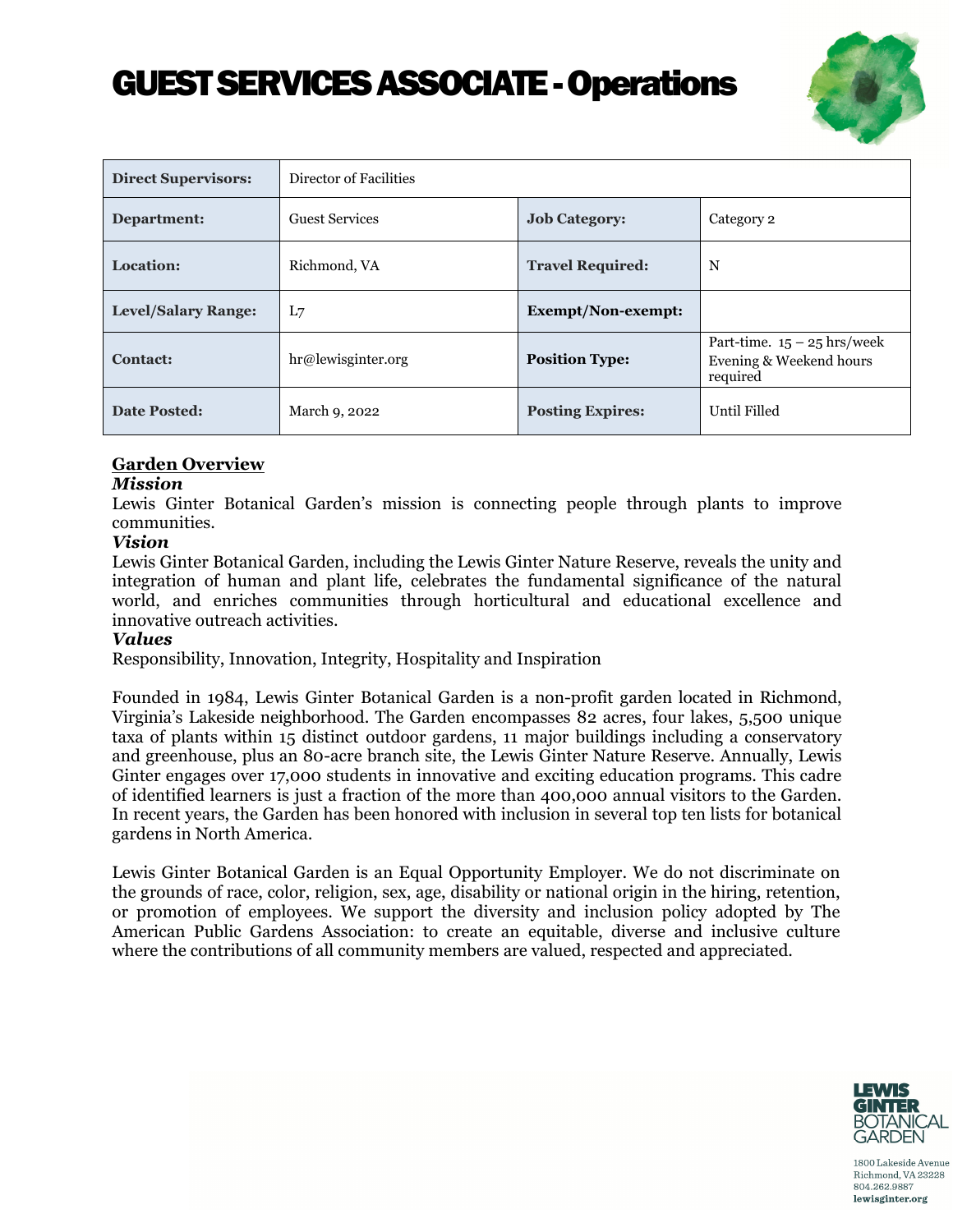## **Job Description**

The Guest Services Associate – Operations position supports multiple departments to ensure an extraordinary guest experience during fluctuating visitation, seasonal work needs, rental event preparations and special event support and execution. This position focuses on elevating the guest experience and exemplifies the Garden's core value of hospitality.

## **Responsibilities and Requirements**

This position is responsible for assisting in day-to-day functions throughout the Garden campus, preparation and coordination for private and public events and exhibits, as well as light custodial duties under the supervision of the Director of Facilities. Visitation, event schedules, seasonal needs and priority tasks will determine assignments and hours divided among these support departments:

#### Operations:

- Provide excellent internal and external hospitality.
	- o Set-up and breakdown of tents, tables, chairs, etc., for all ongoing Garden events, including rental events and in-house functions.
	- o Responds to requests of all departments/staff members for Operations assistance, and as directed by supervisor.
	- o Assist with all components of the operations of the Garden.

## Maintenance:

- Assist with general repair and maintenance of all garden infrastructure.
	- o Maintain facilities, vehicles, equipment, and utilities.
	- o Help with special construction and maintenance projects.
- Installation and deinstallation of garden exhibits including: light installation, display set up, construction for securing displays, electrical testing, running extension cords, etc.

## Housekeeping:

- Assist in maintaining the highest aesthetic standard for the Garden.
	- o Collection and removal of litter from facilities and grounds daily.
	- o Clean and maintain facilities and grounds daily including light custodial responsibilities.
	- $\circ$  Heavy custodial cleaning on occasions when vacant shifts arise within custodial department.

## Security and Public Safety:

- Responsible for security and physical integrity of the property to include grounds and facilities, during and after hours.
	- o Ensure the securing and alarming of property.
	- o Support the management of vehicular and pedestrian traffic, particularly during public and private events.
- Responsible for ensuring the safety and quality of the guest experience (visitors, guests and students).
	- o Provide a visible staff presence throughout all public spaces among buildings and grounds.
	- o Able to provide assistance and helpful instructions/directions to guests.
	- o Supports safe and expeditious routing of guests.
	- o Able to comfortably take first action steps in case of an emergency.

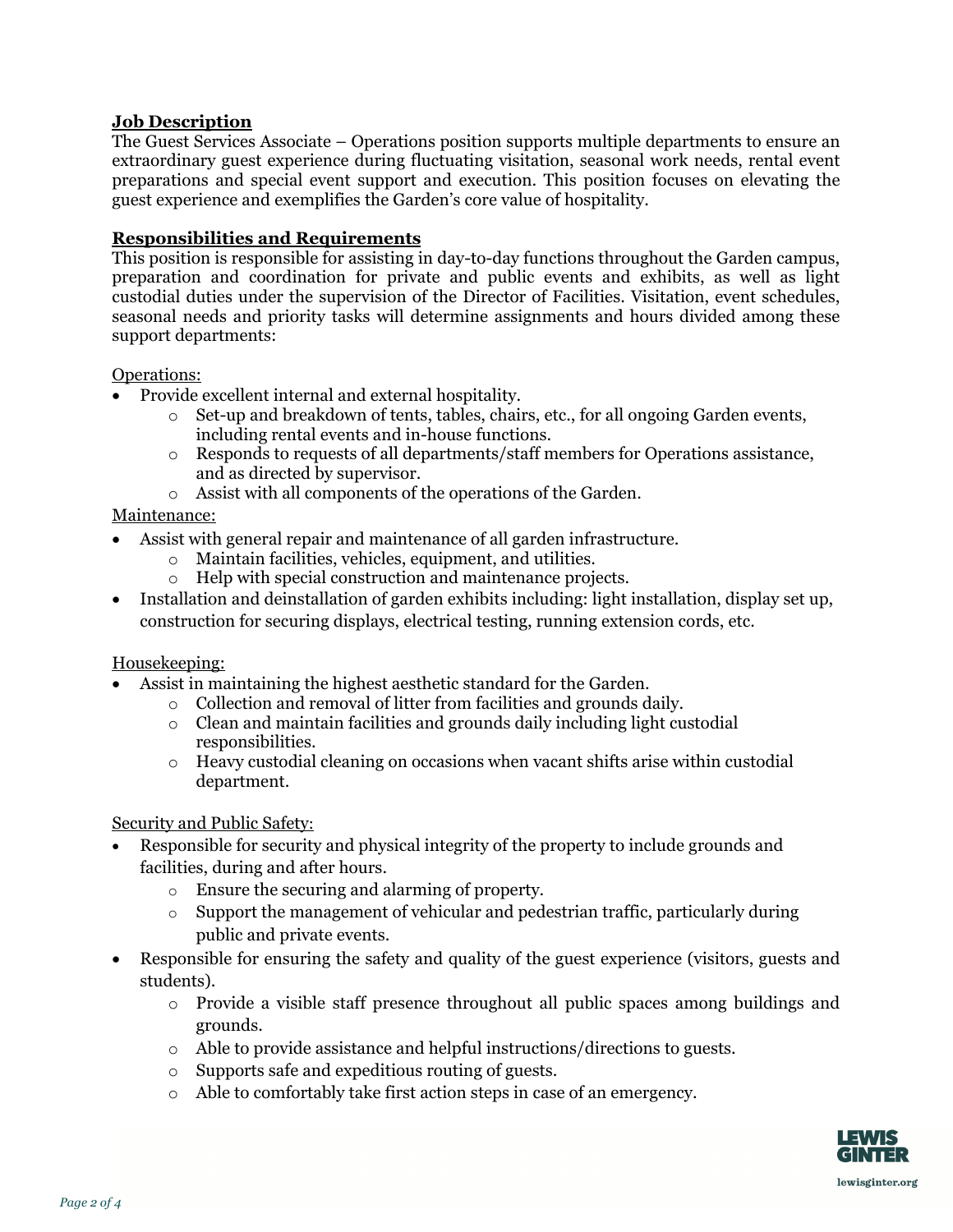# **Required**

- Good organizational, interpersonal, and communications skills.
- Ability to work nights and weekends.
- A self-motivated performer.
- Reliable mode of transportation.
- Familiarity with safe use of common hand tools.

# **Desirable**

- Related work experience.
- Basic mechanical understanding and knowledge or ability to learn.
- Basic Microsoft Office product experience.

## **Responsibilities**

- Delivers excellent customer service in all facets of work.
- Ability to multi-task in a fast-paced environment.
- Able to move from task to task and remain flexible to changing assignments as needed.
- Works well in a diverse team and in a supervised and unsupervised environment.
- Required to have a flexible work schedule and willing and able to work weekends and as needed in evenings for special events.
- Acts as a contact person in case of emergencies and reports situation to appropriate parties, using required reporting procedures, as well as contacting 911 for assistance when needed.
- Handles difficult situations with tact and respect and reports issues to supervisor in a timely manner with accurate details.
- Identifies a situation that requires the attention of a supervisor or leadership team member.

## **Skills and Abilities**

- Detail oriented and able to multi-task in a fast-paced potentially noisy environment.
- Proven ability to problem solve in real time.
- Bilingual with a preference for conversational fluency in Spanish helpful.

# **Physical Demands / Working Conditions**

- Must be able to work for extended periods in one location, standing, bending and lifting.
- Must be able and willing to move periodically and quickly between buildings and outside areas.
- Must be able to lift 40 pounds.
- Must be willing to work outside in all sorts of weather based on given assignment.
- Must be able to move around the Garden serving as a visible presence, to be familiar with exhibit and event locations in order to report to work locations.

Note: Duties described above, other duties and physical demands have been identified as essential.

# **Education and Experience**

- High school education or GED required
- 1 year prior experience working with the public in the hospitality field preferred
- Proficient in Outlook and Microsoft Office Products preferred
- Experience using mainstream telephone platforms